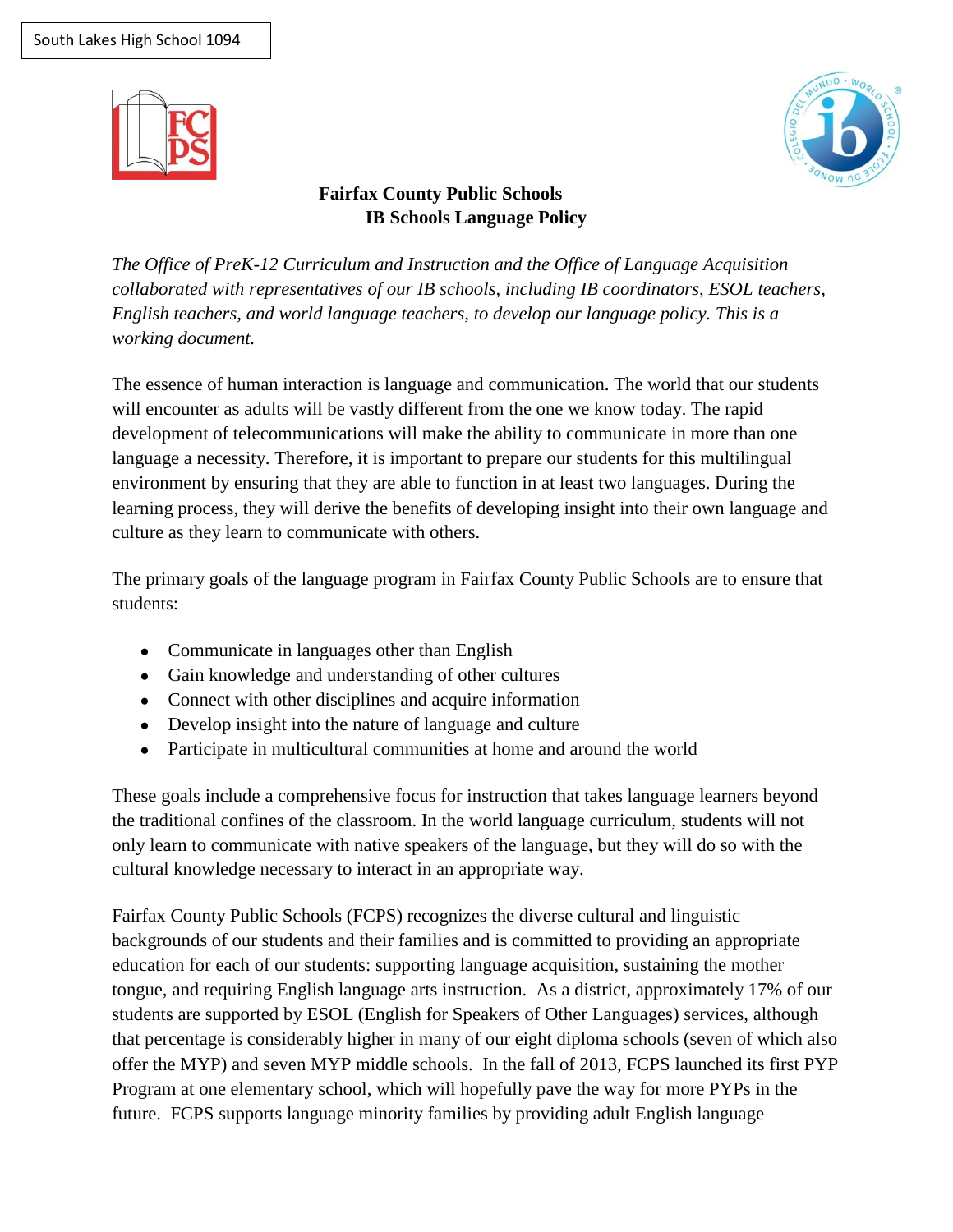instruction, resources in multiple languages, and translation services. Although the primary cultural home for many of our students is a language other than English, some do not have the linguistic structure; the students can speak, but not read and write fluently in their home language. We offer language instruction to these students with courses in Language A2 when appropriate.

FCPS also supports students with formal language instruction in other languages by offering credit by examination in 18 different languages. Students must demonstrate, both orally and in writing, that they have reached the intermediate range of proficiency as described by the American Council on the Teaching of Foreign Languages (ACTFL) K-12 Performance Guidelines.

# **Student Achievement Goals**

The IB program supports the Fairfax County Public Schools newly adopted student achievement goals. Two of these goals are directly related to our language philosophy:

- o All students will communicate in at least two languages. This goal has two components: native English-speaking students will become competent in communicating in at least one other language in addition to English and English Language Learners (ELLs) of other world languages will become proficient communicators in English.
- o Students will understand the interrelationship and interdependence of the countries and cultures of the world.

It is also our goal that all students will take at least one advanced academic course (IB) before graduation; the IB program in FCPS is an open access program. Our focus is on closing the achievement gap for all students, including our under-represented minority populations as well as our English Language Learners.

# **FCPS Language Curriculum**

## **Language A**

English is the primary Language A instruction in FCPS. Our IB schools have worked diligently to build strong vertical articulation to prepare students to complete their Language A studies successfully. In addition to English language instruction, FCPS supports reading and writing across the curriculum; we believe that it is the responsibility of all teachers to improve our students' ability to communicate effectively both orally and in writing. In the diploma program, schools have the choice of offering English A1 at both the higher and standard levels. FCPS has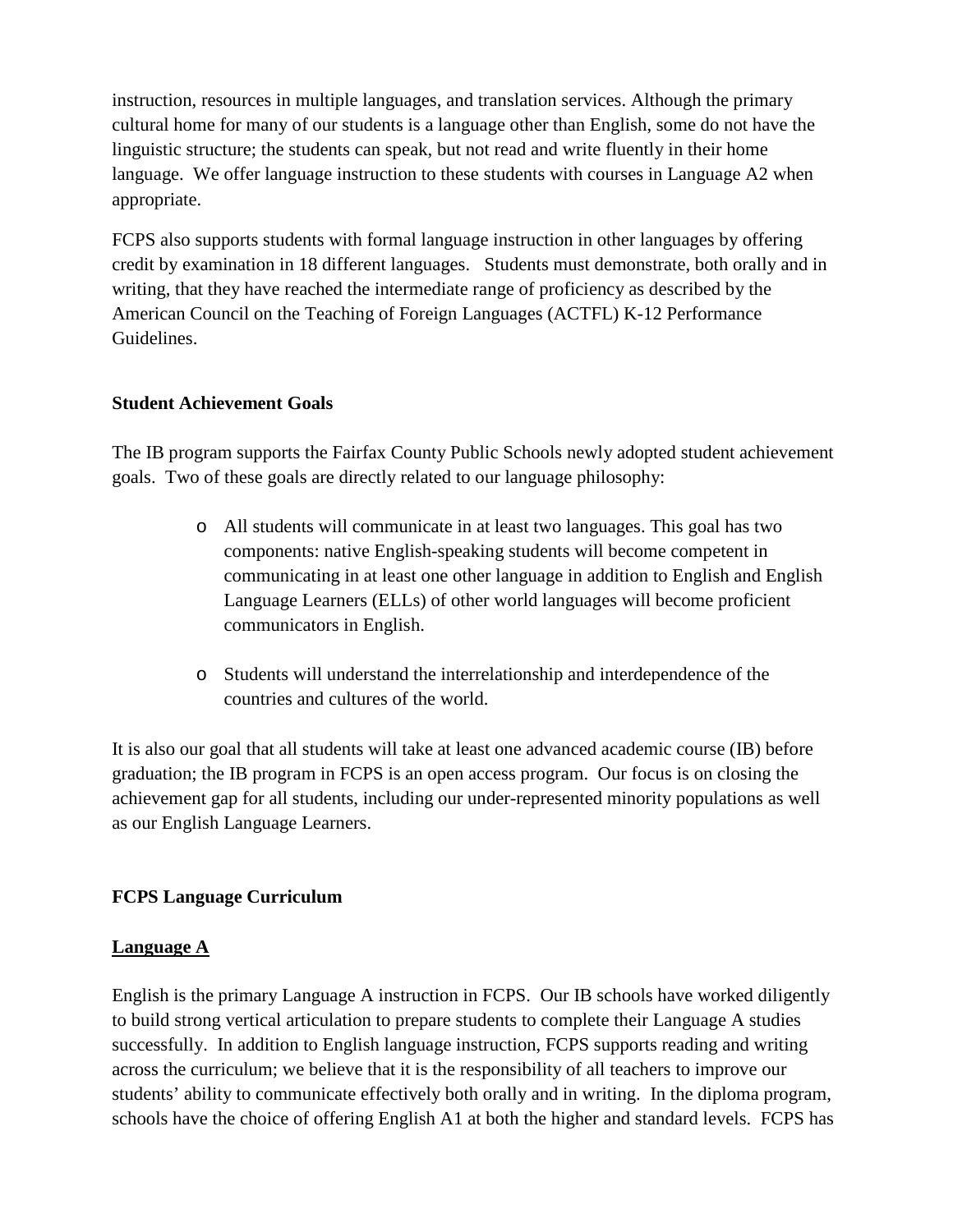been monitoring the new Group 1 curriculum to insure a smooth transition. We feel strongly that the new Language and Literature courses have the potential of providing increased access to our students, including English Language Learners and students with special needs.

Fairfax County provides additional support in English language acquisition for our English Language Learners (ELLs). The state of Virginia has adopted the World-Class Instructional Design and Assessment (WIDA) as its assessment for students' English language proficiency. Students assessed as *entering*, *beginning, developing,* or *expanding* receive classroom instruction in English for speakers of other languages. Students may access Transitional English 9 as a bridge to the general English classroom. English teachers also coordinate with ESOL teachers to provide appropriate differentiation in the English Language Arts classroom. FCPS teachers are encouraged to give students the opportunity to reflect and communicate in their mother tongue as a scaffold to understanding. We believe that allowing students to process the content in their native language is effective in building knowledge.

FCPS also supports students in their mother tongue by offering the option of Language A1 selftaught. Individual schools create the most appropriate course of study for their students with the guidance of student services and the IB coordinator.

## **Language B**

The content of the World Languages Program of Studies is organized around seven essential strands of language development and application for students: Person-to-Person Communication; Listening and Reading for Understanding; Oral and Written Presentation; Cultural Perspectives, Practices, and Products; Making Connections through Language; Cultural and Linguistic Comparisons; and Communication across Communities. The two strands for Latin in lieu of the Person-to-Person strand are Reading for Understanding and Using Oral and Written Language for Understanding.

In order to support our student achievement goal that all students will be able to communicate in two languages, FCPS continues to expand its world languages program, especially in elementary school. In our partial immersion program, started in 1989, students learn mathematics, science, and health through the medium of a world language (French, German, Japanese or Spanish). Half the school day is spent learning math, science and health in the target language. Students receive instruction in English for language arts and social studies during the other half of the day. The FCPS program model is based on the highly successful immersion programs that were implemented in many school districts throughout Canada and the United States in the 1970s and 1980s. The uniqueness of an immersion program is that the world language is not taught as a subject. Instead, the language becomes the language of instruction for part of the curriculum. Children then acquire the second language through interesting and meaningful activities in the language as they learn the concepts of the various subjects included in the elementary curriculum. Research studies show that learning a second language at an early age has a positive effect on intellectual growth and leaves students with more flexibility in thinking, greater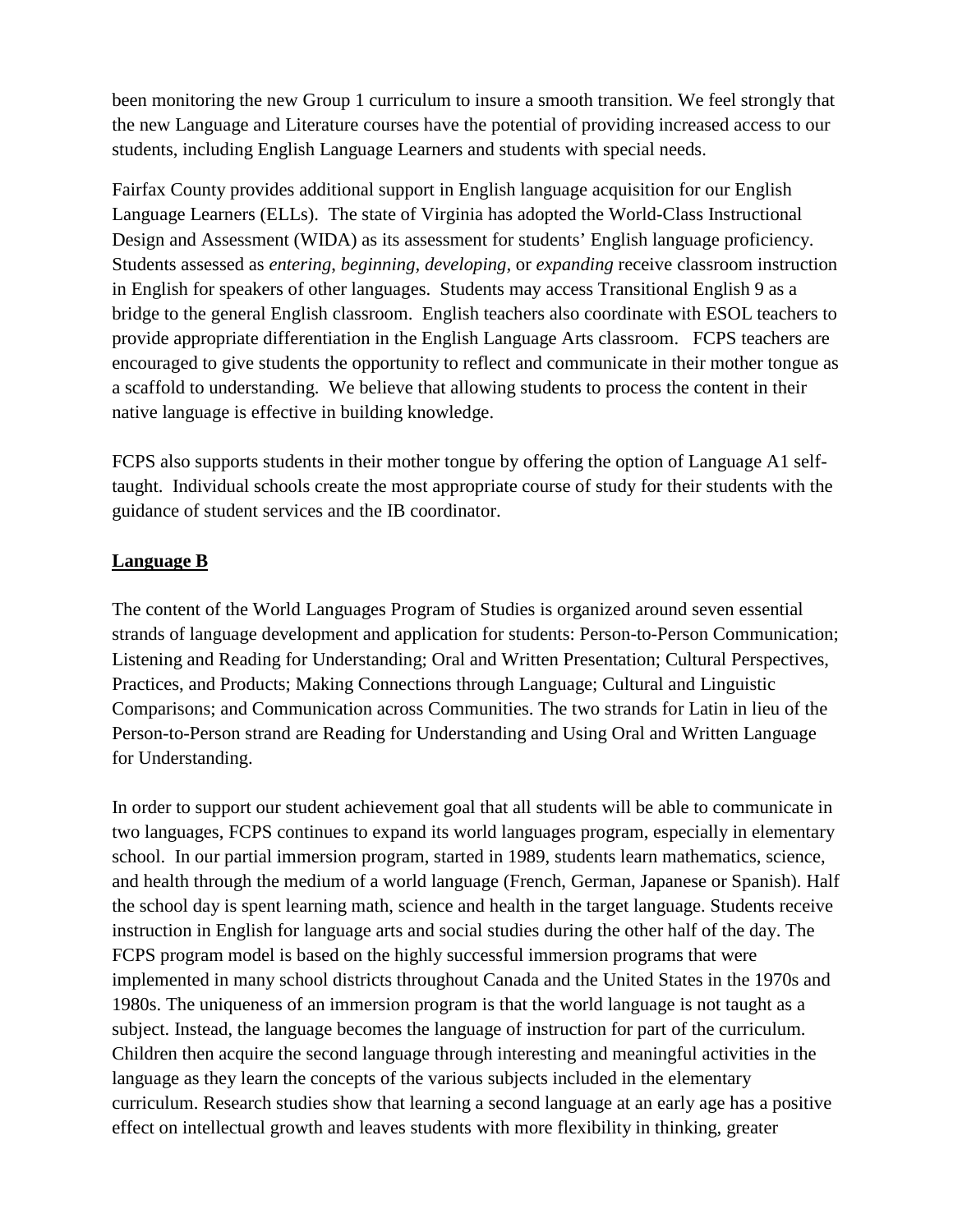sensitivity to language, and improved listening skills. The IB program builds on the partial immersion program by allowing students to continue their study of the language in high school; Spanish immersion students may chose to study Spanish A2. A limited number of students have been able to study French A2. Individual schools adopt their language B choices to meet the needs of their immersion students. For example, if a boundary change brings an influx of students from a partial immersion program in a language not offered at the high school, the language will be introduced to the IB program.

FCPS has also introduced the FLES program (Foreign Language in the Elementary School), beginning with first grade in selected schools. FLES is an approach to language learning that allows students to develop basic communicative skills in a language while reinforcing and enriching content in other disciplines. The FCPS FLES model develops students' language proficiency by providing language instruction that supports the concepts taught in the subject areas at the respective grade level. Generally, programs have 30 minutes of instruction two to three times per week, which is articulated through middle and high school. FCPS FLES model is based on the research that shows that students are not only able to learn, but are also highly engaged in learning content through the target language. In addition, the culture of the target language is integrated into instruction in support of our student achievement goals. FLES is being introduced progressively starting with the lower grades and eventually will become available to K-6, including our middle years sixth graders.

In our MYP middle schools, students choose a world language for instruction beginning in the seventh grade. Most seventh grade students begin their study with a semester of instruction presented in a sustained delivery model over the course of an academic year. Eighth grade students continue their course of study, receiving high school credit for successfully completing a year of instruction at the high school level. Students in the IB diploma program who were not a part of the Middle Years Program are counseled to begin their study of a second language no later than eighth grade. Students who do not have the opportunity to study a second language by ninth grade (i.e., transfer from another school district) may study language at the standard level; students with three or fewer years of a language may study language *ab initio*.

Each school has the option to choose its world languages for instruction. We currently offer language instruction in Spanish, French, German, Japanese, Chinese, Arabic, and Classical Languages. Our world languages program is fluid, recognizing changes in the global community. FCPS continues to offer European languages and Latin, but we are also including more opportunities to study Japanese, Chinese, and Arabic. In adding or changing a language for study, schools usually survey the community, including parents and students. Changes are also instituted when necessary to allow students to continue their studies from elementary and middle school.

## **INDIVIDUAL SCHOOL PHILOSOPHY**

#### **South Lakes High School and Langston Hughes Middle School**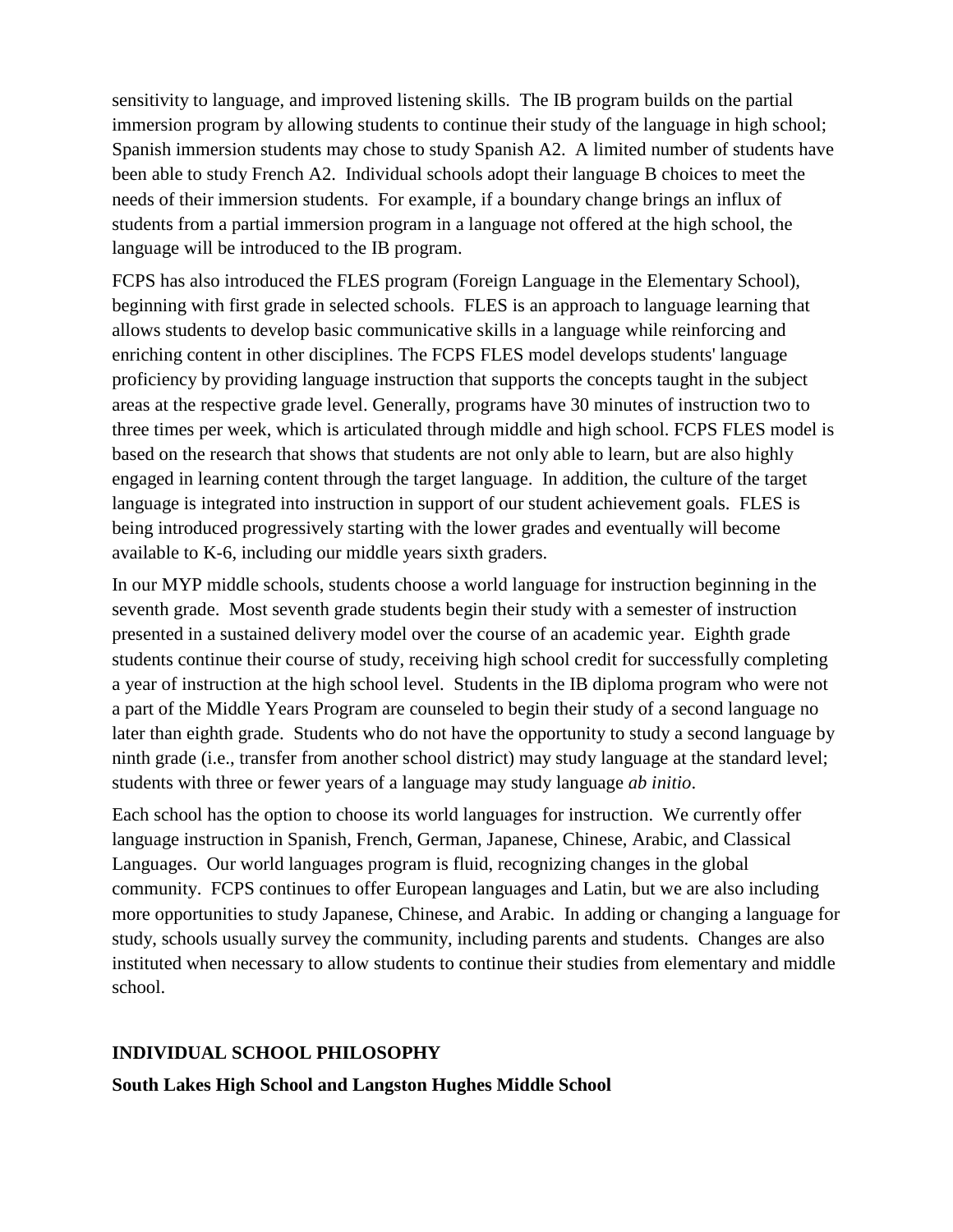Reston, Virginia, home of Langston Hughes Middle School and South Lakes High School (SLHS), is a planned community purposefully inclusive of a wide spectrum of socio-economic levels. Our students reflect our community's diversity with students from 85 countries and 66 languages spoken in their families at SLHS and students from 55 countries with 42 languages spoken at home at LHMS. Our young people embrace each other's cultures and cultivate mutual respect and appreciation for each other's differences despite our steadily increasing overall population of 2400 students at SLHS and over 1000 at LHMS. At SLHS, 10% of our students are English Language Learners, 16% receive special education services, and 30% receive free or reduced fees. At LHMS, 13% of our students are English Language Learners, 15% receive special education services, and 35% receive free or reduced fees. We ensure excellent communication with all our students and their families by providing part-time Parent Liaisons who speak Spanish and Arabic and hosting Hispanic Parent Information Nights. Interpreters of other languages are available from the Fairfax County Public Schools (FCPS) resources. Most publications including information about our IB program are available in translation.

As a highly diverse school, SLHS and LHMS take great pride in the rich cultural and linguistic backgrounds of our students and their families. We acknowledge human commonality, diversity, and multiple perspectives so that our teaching and learning addresses the diversity of student language needs. We seek to provide an education that combines intellectual challenges while supporting language acquisition in English and preserving our students' knowledge of their mother tongue. We encourage all students to learn and experience success in a second language; to that end, we provide a foundation for the lifelong process of language acquisition since all teachers are responsible for language development.

# **AVID**

AVID (Advancement Via Individual Determination) is an elective course at both SLHS and LHMS with an application process that provides academic support to middle-achieving students taking a rigorous course load in preparation for applying to college. Many AVID students will be the first in their families to attend a university. AVID offers organizational and study support as well as opportunities to explore college and career options.

# **ELLs**

Our school has a dynamic and supportive program for English Language Learners (ELL). Students enrolled in ELL classes are served by 7 teachers at SLHS and 4 teachers at LHMS. The ELL teachers, English teachers, and a variety of other teachers actively support the IB program and ELL students at SLHS.

**The Language of Instruction** at South Lakes High School and Langston Hughes Middle School is English.

## **Language A**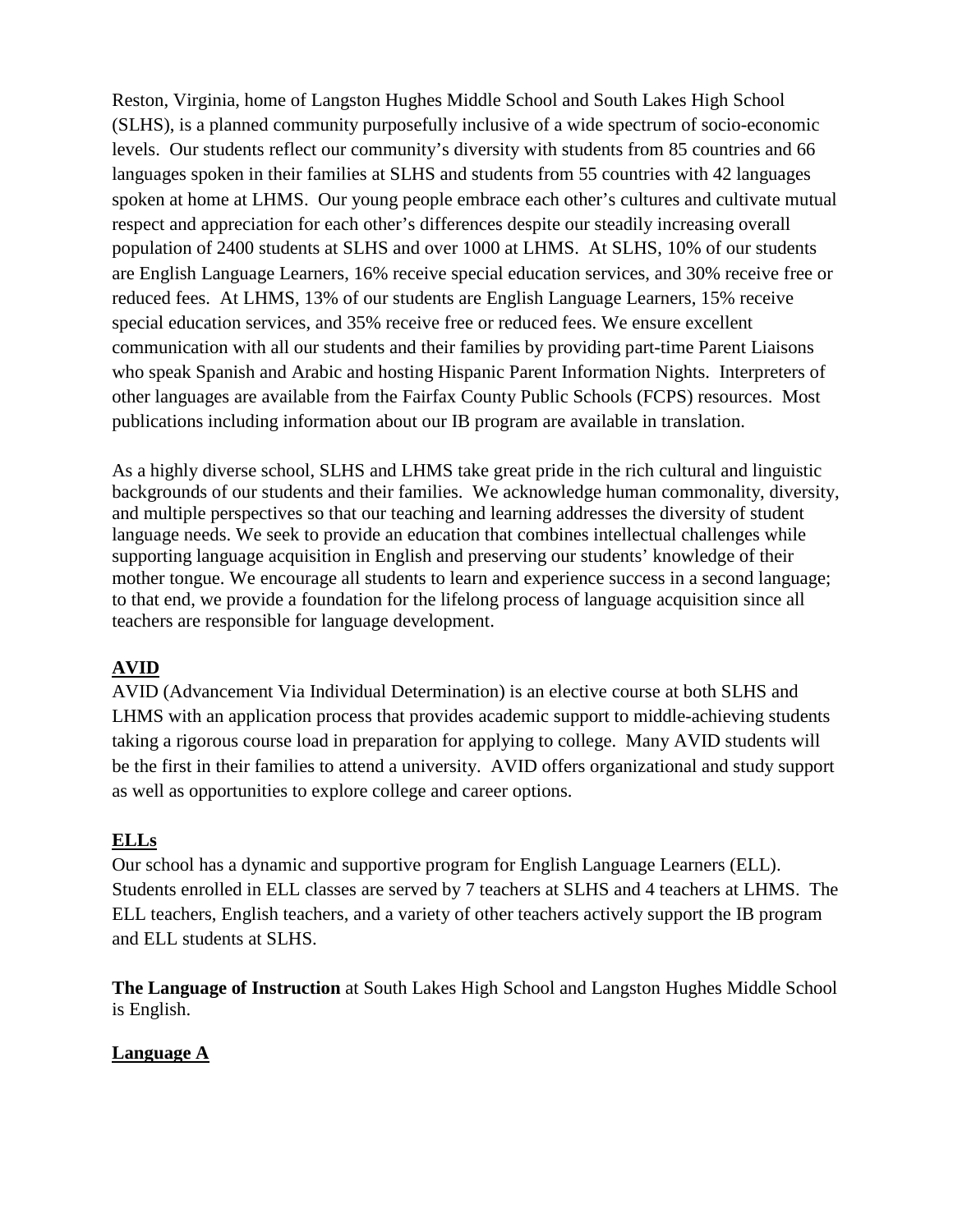English is the primary language of instruction at SLHS and LHMS. In the Diploma program, English A1 is offered at the higher level. Across the curriculum all teachers are responsible to improve our students' ability to communicate orally and in writing.

There is no formal recommendation or application for students wishing to enroll in the Middle Years Program or IB English A: Literature HL course. The decision to enroll in IB English A: Literature HL is based on success in 9th and 10th grade and with feedback from the student, teacher, counselor, and parents or guardians. For Course Candidates who prefer not to delve into literary analysis of English A: HL, they also have the option of taking a "Dual-Enrollment" English course for senior year, receiving 6 credits from Northern Virginia Community College.

Students who qualify are offered the option of Language A self-taught. These students may have been schooled in other another language before arriving at SLHS or may have been involved in FCPS immersion programs.

# **Languages Offered**

Our World Languages Program supports the goals of FCPS and IB. We strive to educate students in a non-native language and culture in order to make them knowledgeable and active members of a global society. Our programs develop writing and speaking skills in the second language.

Langston Hughes Middle School and South Lakes High School offer Spanish and French. In addition, South Lakes High School offers German, Latin, and Japanese. Hughes students in year 3 may attend SLHS to take German 1 or Japanese 1. South Lakes High School offers Japanese because some of our students come from Rachel Carson Middle School which has a Japanese immersion program; in addition, Langston Hughes offers a Spanish immersion program. Students choose which language to pursue throughout the MYP and DP program with the goal of attaining proficiency and fluency. Units are designed to blend MYP aims and objectives with the Virginia Standards of Learning. Emphasis is placed on listening, speaking, reading, and writing. Formative and summative assessments are used to enhance teaching and evaluate student progress.

At SLHS, we offer Spanish, French, and German through the Higher Level and Japanese and Latin at Standard Level. Most students come to us with level 1 of their language completed. We offer the *ab initio* option in Spanish, French, and German for those students who have not had a language class prior to grade 9. Language students arriving from schools outside FCPS are evaluated for proper placement in the program.

# **English Language Learners (ELLs)**

Using the *Home Language Survey* form that is issued to all students in the school system, English language learners are identified, as well as mother tongue languages. As required by federal and state law, the WIDA –ACCESS Placement Test is administered once a year to each student whose parents have reported on the *Home Language Survey* that their home language is not English. These students receive differentiated instruction that is modified to meet their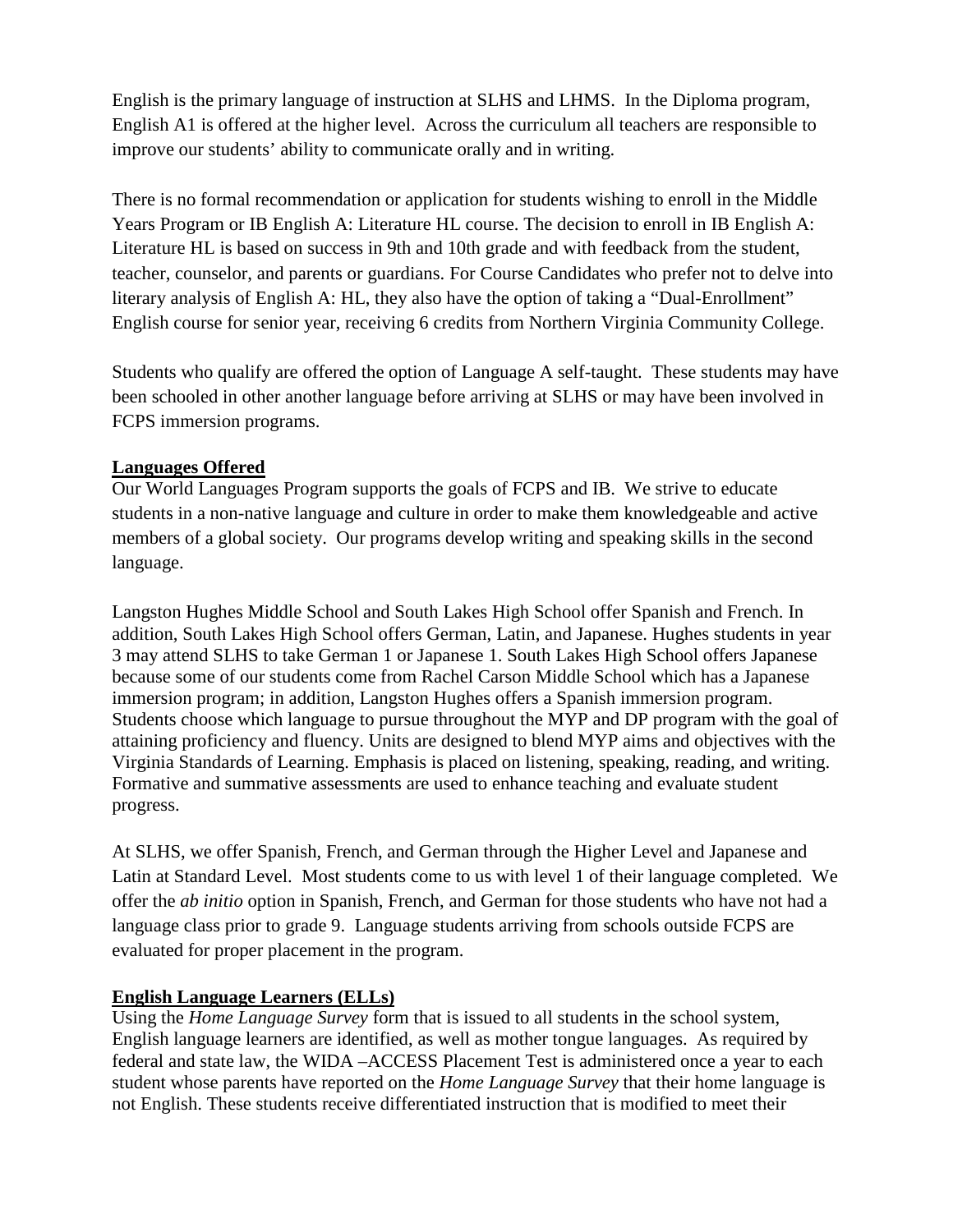needs. Continued monitoring of ELL students occurs until the student scores a 4.8 or higher on the placement test and is successful in the classroom with no assistance.

To understand the academic challenges faced by ELLs and better meet their instructional needs, SLHS provides administrators, teachers, librarians, technical and other school-based staff with annual professional development. Central to this training are effective use of accommodations in teaching/learning content material to ELL students and the role of differentiation in instruction.

The English for Speakers of Other Languages (ESOL) program at LHMS and SLHS makes language central to all learning and teaches language through the content of the subject of instruction. At LHMS and SLHS the role of all teachers, not just language teachers, is to facilitate interpersonal and global communication. Our teachers employ best professional practices and actively collaborate across disciplines to facilitate and enrich the learning experience for our students.

Students and parents are encouraged to continue development of the mother tongue at home where possible. With parents and peers, students can maintain their knowledge of their mother tongue. ELL teachers provide help. At school, we allow and encourage students to process information in their mother tongue but ask for output in English, according to research-based best practices. For MYP and DP, the mother tongue of the students can be supported by placement in one of the foreign language courses offered.

### **Mother Tongue Support and Language and Literature Support**

Students whose mother tongue is not English are screened by a language proficiency test (ACCESS) developed by WIDA (World-Class Instructional Design and Assessment) Consortium. Students receive additional support as determined by the English Language Learners department. Resources available to these students include parent sessions presented in the native language and language dictionaries. Some peer tutoring is offered through Spanish Honors Society for students whose mother tongue is Spanish. Students are encouraged to maintain their cultural identity and native language while learning to speak and write English.

#### **Structure: Beginning ESOL**

The goal of the ESOL program is to promote proficiency in all five areas of language: reading, writing, listening, speaking, and media literacy. Students in the ESOL program at SLHS are grouped by proficiency level rather than by age. At the beginning levels (1, 2) ESOL students receive most instruction in self-contained classes. In addition, students receive instruction in math either by ESOL teachers (in remedial cases) or the Math Department. At LHMS, all ELLs take PE. Beginning students at SLHS may take PE 9 or PE 10 (though it is not required for Level 1 students because of the linguistic challenges of the health curriculum). Schedule permitting, beginning ESOL students may take electives such as art, music, or JROTC. Ninth graders with gaps in home language literacy take the Literacy Essentials course which provides direct remediation in all four language domains (reading, writing, speaking, and listening). Beginning students also take an ESOL Strategies for Success course as a recommended elective to help them acclimate to the rigors of high school instruction in the United States.

#### **Intermediate Level**

At the intermediate level, as ESOL students become more proficient enough to participate in a classroom with standard subject curricula, they are gradually integrated into mainstream academic courses. At this stage in their academic development students are supported by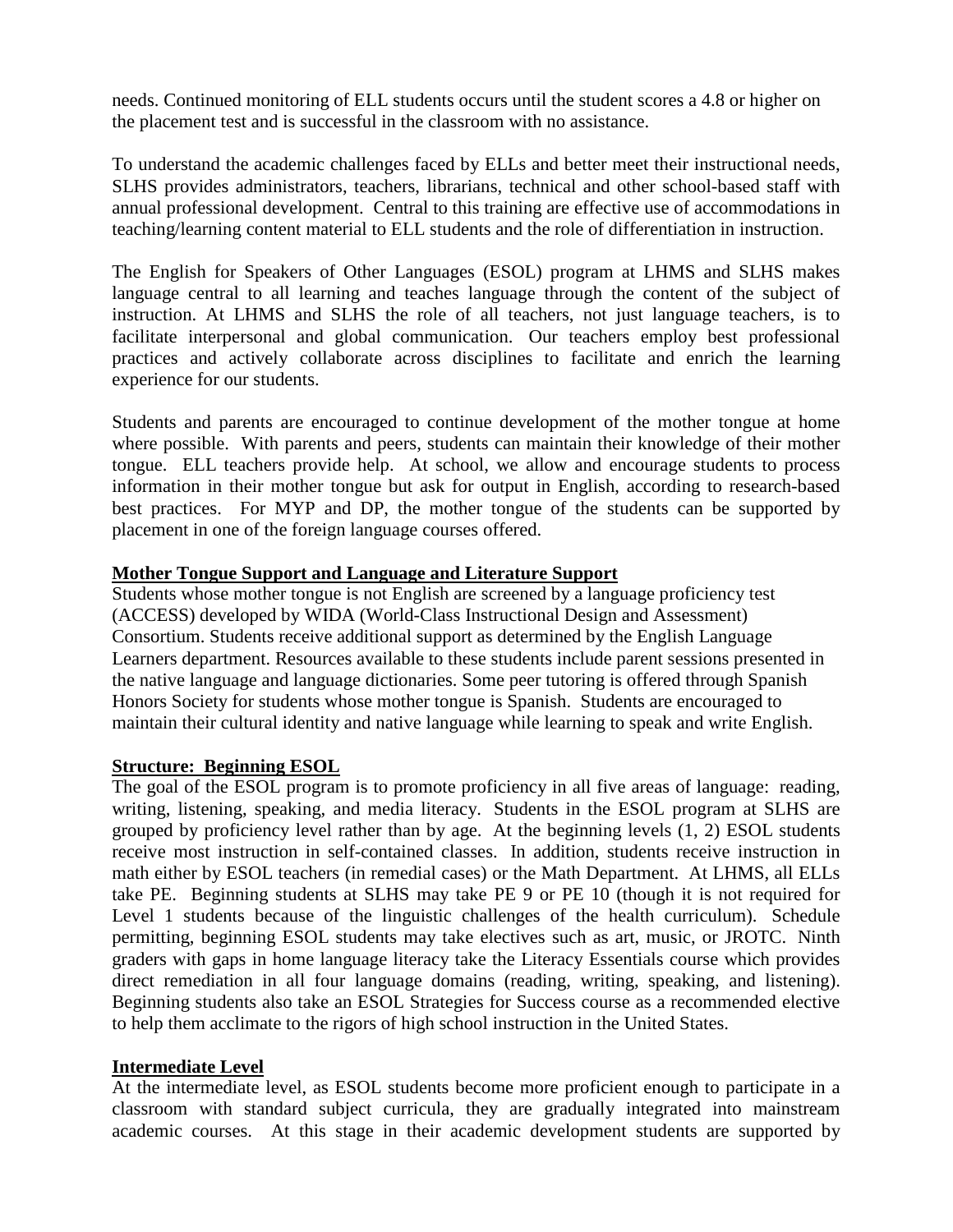sheltered classes in Biology and Social Studies. These courses use modified texts, materials, and language appropriate to learners' competencies to prepare students for the Standards of Learning (SOL) exams in these disciplines.

#### **Advanced Level**

ESOL Level 4 provides support for learning in the content classes and represents an additional English credit toward graduation for ESOL students in grades 10-12. Although ESOL students receive less support at advanced proficiency levels, the ESOL and content teachers continue to monitor their progress and share strategies to meet individual student needs. SLHS ESOL and content teachers are continually experimenting with strategies and accommodations to enhance learning for the ESOL/ELL population.

### **Additional Electives**

The World Languages department offers a Spanish class for Fluent Speakers, an excellent opportunity for mother tongue literacy support for our Spanish-speaking ESOL students.

Strategies for Success is offered for newcomers to support their transition to schooling in the United States.

FCPS offers interested ELL students the opportunity to earn up to two language credits by examination. Many of our students who are proficient in languages not offered by the school take advantage of this option.

### **Literacy and Remediation**

LHMS and SLHS each employ a reading specialist to work closely with all students needing literacy remediation. LHMS and SLHS provide a dedicated class period for remediation for all students in all content areas to work with teachers throughout the building. LHMS and SLHS participate in the Fairfax County Secondary Literacy Symposium whose focus is on disciplinary literacy and student engagement. To support this initiative, LHMS and SLHS have assembled a cross-content team to attend county-sponsored professional development opportunities and serve as teacher leaders in our building. The team shares literacy practices, investigates student engagement, and, alongside administration, develops long and short-term literacy goals to strategically lead literacy learning in our school.

#### **Testing and Assessment**

ESOL students are tested annually using the World-Class Instructional Design and Assessment (WIDA) proficiency test. In addition, the use of common assessments and SMARTR goals in making data-based instructional decisions is an evolving tool in our promotion of secondlanguage acquisition. With the implementation of the WIDA English language proficiency test, the ESOL program has developed common formative and summative assessments that stress academic language and content vocabulary.

The ESOL Department works together as a Collaborative Learning Team (CLT) to provide common assessments that both mirror the expectations and rubrics of the WIDA exam, as well as preparing students in general for skills needed to succeed in the next level of ESOL.

The ESOL Department also works closely with the Assessment Coach and content departments to provide testing accommodations and strategies for working with ESOL/ELL populations in mainstream classes. By raising teacher awareness of the challenges faced by ELL/ESOL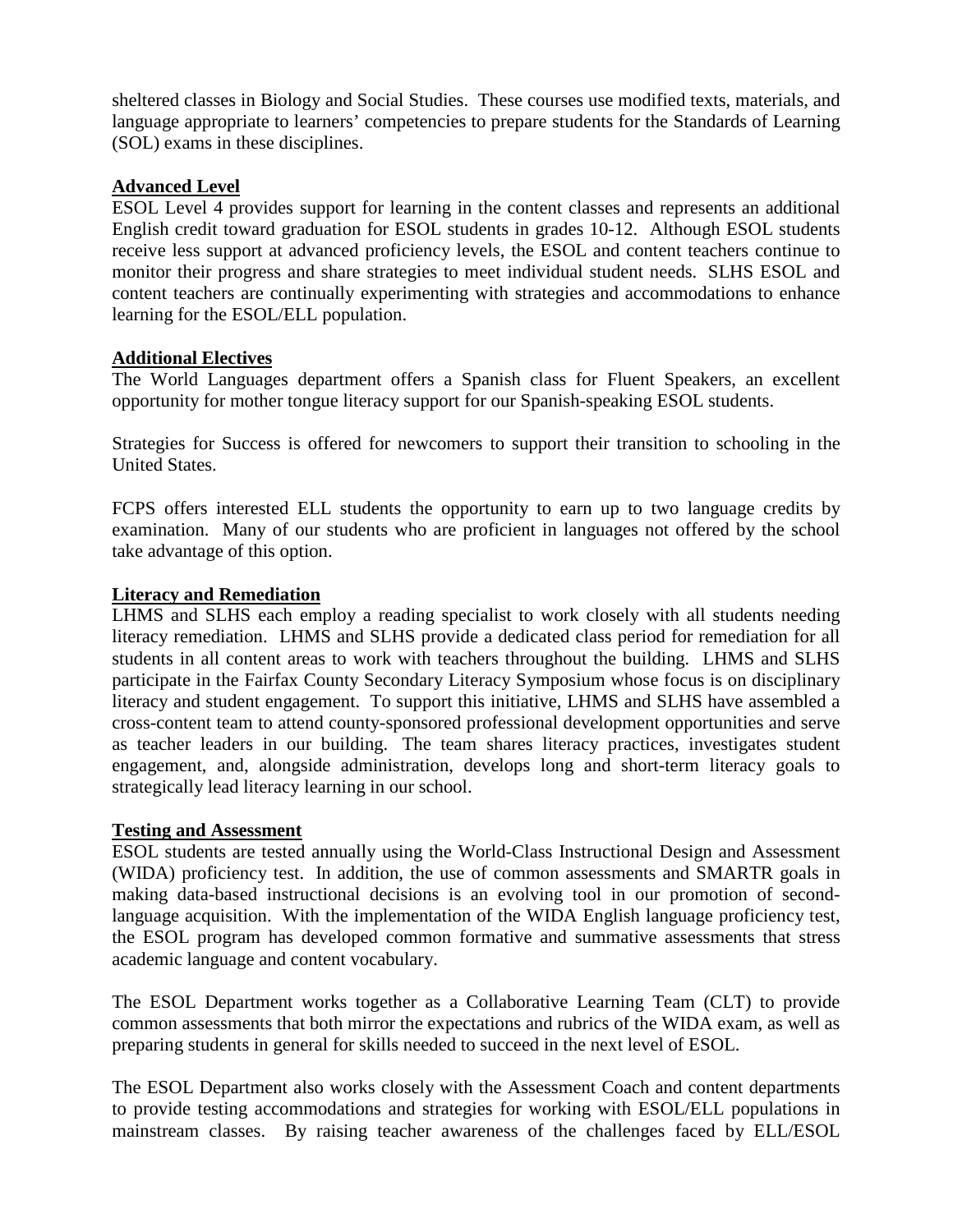students and ensuring that eligible students have appropriate testing accommodations, we hope to maximize student success in the classroom, on EOC SOL exams, and also on IB examinations.

# **Inclusiveness and Integration**

The ESOL Program at LHMS and SLHS is a vital part of our profile as an IB World school. The result of efforts outlined above is the inclusion of the ESOL/ELL population in school activities and programs, including honors and IB courses, and the IB MYP. It is our hope that like all FCPS students, our ELL graduates will leave SLHS having acquired both the linguistic ability to communicate effectively as well as the cultural knowledge needed to engage and interact in society as good world citizens.

# **Language B Course Sequence Guidelines**

In order for FCPS students to reach high levels of proficiency and success in IB world language courses, the following guidelines are being provided regarding the Language B course sequence. The goal is for all students to complete a level 3 language course before taking IB 1. It is not recommended for a student to skip a level unless the student demonstrates proficiency in that level.

Many students begin Language B study in middle school resulting in the following high school course sequence options:

- $\cdot$  9<sup>th</sup> grade level 2 or level 3
- $10^{th}$  grade level 3 or level 4
- $11<sup>th</sup>$  grade IB 1(taught only at the HL level)
- $12<sup>th</sup>$  grade IB 2 (SL or HL)

If a student does not begin Language B until the  $9<sup>th</sup>$  grade the following options are recommended in order for the student to take level 3 in 10<sup>th</sup> grade:

- Online Spanish 2
- Approved non-FCPS online level 2 language course
- Approved two semesters of college level 2 language course (Ex. NVCC)
- Private tutoring for the level 2 language and common assessment score of  $80+$  to be placed in level 3 in 10<sup>th</sup> grade. Note: FCPS has an online tutoring site for French and Spanish that is free of charge.
- Take our 4-year Latin program through IB Latin SL

## Best Practices

- Ab initio is a two-year course sequence designed for students that lacked the opportunity to take a Language B prior to  $11<sup>th</sup>$  grade. It is not recommended for students to take two years of one language followed by two years of a second language and then take ab initio since the student had the opportunity to continue with their first language B, but chose not to.
- Students should take both years of the IB World Language sequence  $-$  IB 1 and IB 2. It is not recommended for a student to skip IB 1.
- Following IB rules, it is recommended that students take IB 1 in  $11<sup>th</sup>$  grade and IB 2 in  $12<sup>th</sup>$  grade. Students that complete a level 3 language in 9<sup>th</sup> grade should be strongly encouraged to take level 4 in  $10<sup>th</sup>$  grade and then pick up the IB DP Language B course sequence in  $11<sup>th</sup>$  grade.